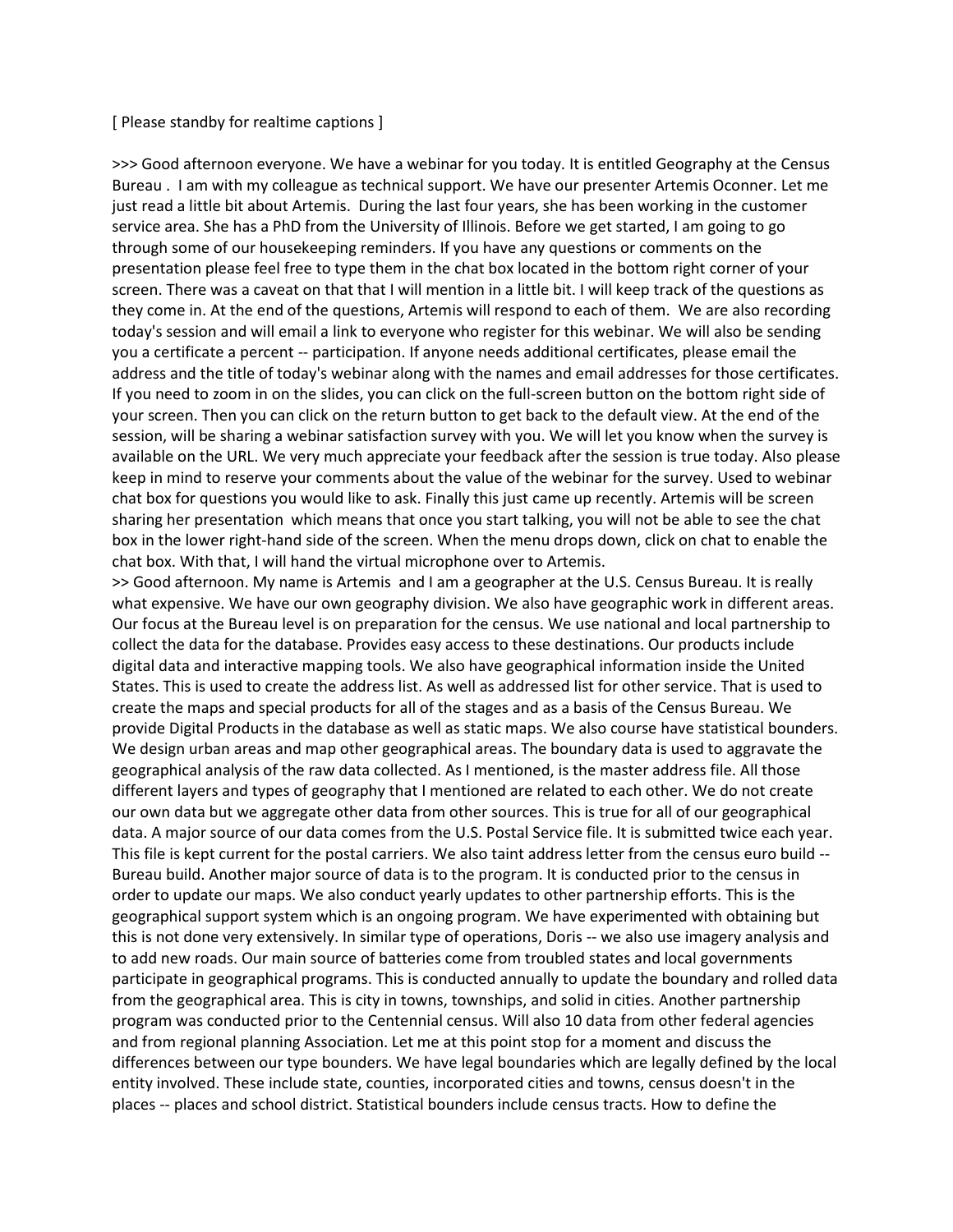geographical terms? Let me go outside of the presentation for a moment here and so you how to find it -- so you how to find things on our website. You can see all the different types of information available by clicking on the top. You can go to the reference and on that page, you can click on terms and content. We have glossary here alphabetically of course with all of the terms that we use. All of our types of boundaries. Also other terms such as aerial measurements. From here, we have census block to block. All of the definitions are available there. Here is our page with the geographic terms including incorporated places and what the place called me and so forth. We have all of that information easy to find. Our most popular products are the digital geographic products. Let me show you a little bit about finding the different products that we have. Now that we have done terms, we are going to do the same type of thing. Click geography. On the right-hand side as I mentioned, we have the geographic database called Tiger. Here is our page. Tiger is what we call our geographic database. Does remember that every layer is integrated. The topmost one here is our most well used. Are most frequently downloaded and most comprehensive dataset. It has the location information as well as some information to do with areas of that particular geography. Another popular product, the third one down, is a very popular product because it has both the demographic data as well as the geographic information. We have other products here as well. All of the information is there that you may need. Let me just click on our most used product. Is used in particular software. The people you're working with have that expertise, they would know how to use these files. What you do is simply downloaded through the FTP site. Can choose the type of geography that you want here and download the file. Keep in mind, that our website works best. You that in mind. -- Keep that in mind. We also have some informational pages here. We have several how-to guides that is linked to that page. There was one on downloading the Tiger files. How to download the tabular data. There was a little trick in Mark Suffolk so that would be easier to join. How to actually join the to the straight file. As we are discussing our digital mapping products, I am going to briefly go over our tablet -- tabular geographical product as well. This includes tables of all geographical areas. Here is the information about what the files are available. Click on the most recent year. There is the files available. Let's click on counties for example. This just tells you what is available in that file. Has an area of land and water. Has a latitude and longitude points of that particular geography. For counties, you can download the national file. Let's say we selected California. Here is what that file would look like if you want to download it. It makes it a little easier to read in Microsoft excel. You will see that I have done screenshots of all of this. You can go back and read the note section and it is everything that I am saying here. You can go back and look at all this information. We also have -- I always prefer maps to spreadsheet as a geographer. I'm going to show you some of the most popular map product. Shows area geography showing demographic will characteristics. It is the population distribution in the United States. You can click on schematic maps and find this map. In this case, 1.represent 1000 people. You can kind of see the major population areas in the country. This map is also very popular. This is one of our most used maps. Reorders especially from teachers for this map. One can download any of these maps. Commercial district boundaries. We create maps that are located under our reference map. We have this particular national map of congressional districts. We also have commercial boundaries as a map and individual boundaries as well. There is the truck reference map. They are available by county. This is just an example of a statistical boundary. We also have a series of interactive mapping locations. Go back to our website and go back to geography. In this case click interactive map. Here is a list of all of our interactive mapping locations. The response area outreach mapper. You need to click on this application. Then on this page it is the current data. Is the data for 2010. This is just going to open up a map of the United States. It will have most of our lawyers on the left-hand side. On the left inside to the layers of all of our geography. I can move in and out using the slider toll. I can drag the map to move into it. I can keep moving in. That is one way. You can see the states and counties are always outlined and the labels are generally turned on as well. There was another way. I am going to use the same address. We need to make sure that you include the commas. Click enter on the keyboard. This should show the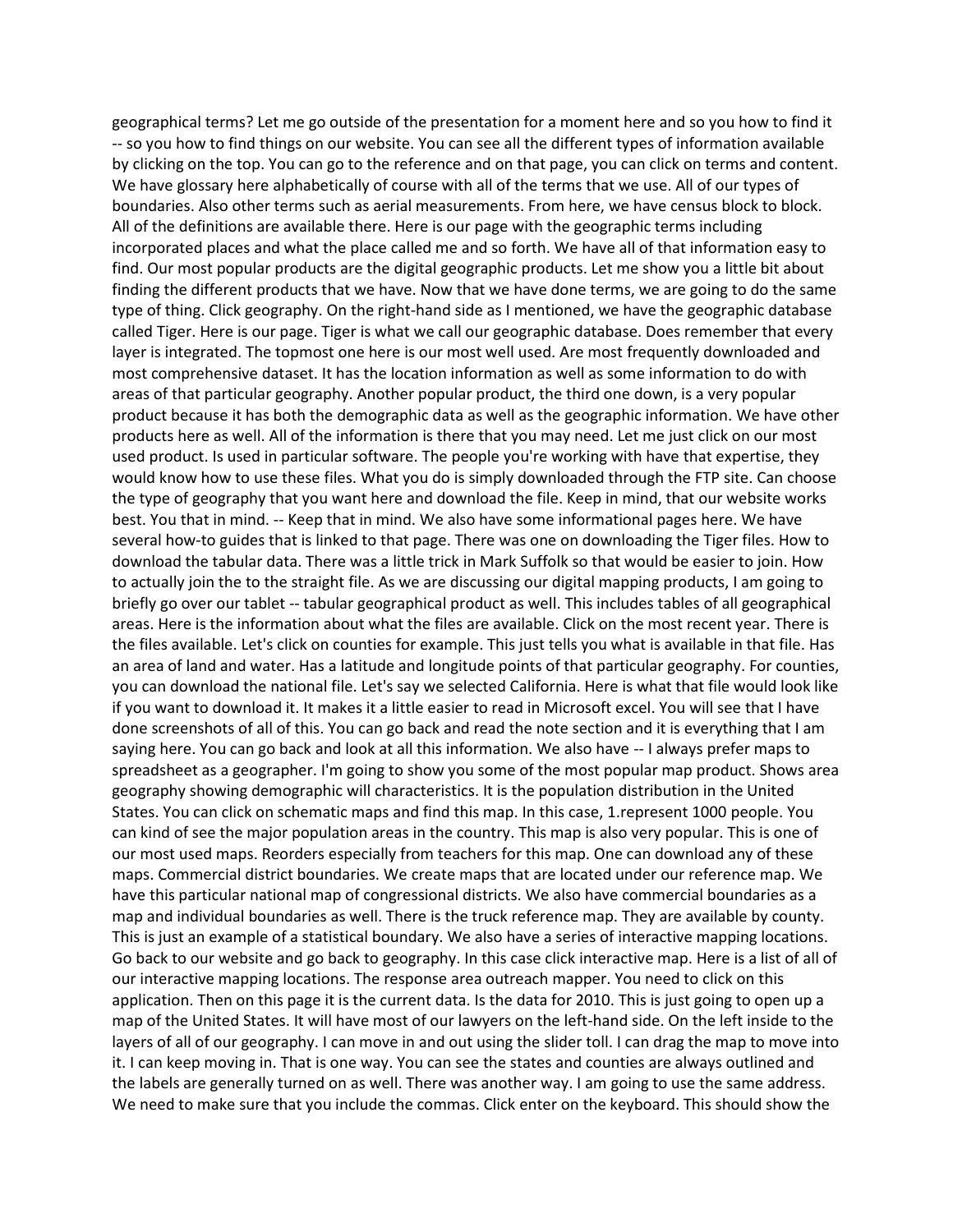map. In this case it does, if it does not show the match, then that means it is not in our state address range. In some commercial areas, we do not have that complete. I have a blue dot. Let me go back to my layers and start turning on some of these layers. We do that by just clicking on the little box. I'm going to zoom back out. It will make it a little more interesting. Now we can see all of the streets around this particular address. Then you can turn on or off the different layers. For example, somebody may be interested in finding out what census tract they live in. Another common reason that I get a lot of calls about that often people are looking to start a business and they get special funding if it is in a rural area. This just demonstrates the process. You can enter the address. If it puppets in a rural area, that means it is in the urban area. Now we are starting to see some of the areas around the Washington DC area. If it is in this purple that it -- then it is an urban area. We recommend going and looking at your areas and what track you live in. Just take a look at this particular map. Let me go back to interactive map. I will show you a few other of our mapping applications. The census data mapper is another popular application. In this particular application, it is for viewing County based demographic maps. It is a customized map based on certain statistics. As you can see, the characteristics include age, sex, population, and family and housing. Let's do other outreach family size. You can choose the number of classes. We can choose the classification type. It will take a moment and tell you this information. As I look at this, I see the average family size of 3.09. We have parts of the Southwest area. Then, smaller family sizes. This is just a quick venture based on the counties of different statistics. You can save these maps you make or print them if you wish. Another one is the census flow mapper. Officials county to county migration pattern. Keep clicking on it. I'm going to stick with the most recent dataset. It is kind of interesting to see both in time. The judge is male or female or go by age as well. I'm going to stick with the one we are at. Then over here, you click map the county migration flow. It is not surprising to see these counties north of San Diego. There was lots of blue in the west. We have a darker orange near San Diego. If you pick another county in South Dakota and do the same parameters, you can see how that may vary. Now I'm getting a different picture here. That is very localized. You never know. You never know what is going to happen. This may be of interest to somebody doing some research on a particular area to understand where people are coming from. That was the census mapper. Let me show you another one here. We have the response outreach area mapper. That is otherwise known as Rome. This was made to identify hard to serve areas. These other efforts can include response rates. That is why we made it public utility. May not be that interested in response rate. Here's some information on how to use it. We can drag it around. Like I said, we were interested in the response rate. Which may be interested in is all of the other information. It is very simple to use. You just click on the county and you get the information. This is kind of a fun tool to quickly get if you statistical tidbits about a particular county may be interested in. Let me show you one more tool. This is the census business builder. It has 2 options. We have a small business edition for understanding the potential market or the regional and was addition -- endless addition. In this case, it is going to open up and I'm going to choose one of these particular types of businesses. Are selected food-service and bakeries. Then we can put in a location. Since we have the California thing going, let's go to this one. I click on it and I can either create a report or go to the map. This is going to give me some mapped information about the area are selected. It is giving me some information about this particular area. There was a lot more to this. You can play around with this and discover information about a particular build in your plans. I will suggest going to all of these types of map systems that we have here. We have others as well that we do not have time to show. I will suggest checking this out and just playing around with them. Their very user friendly and fun to use. Another service I want to talk about today is our coding service. Under the page, there is all the information you need. How to do a batch sponsor. We can load many addresses at a time. This is a frequently used system. From what we understand, we have hundreds of thousands of hits annually. There is also an API service available so that programmers can build a direct link into the colder and use it that way. Here is all of the information about a. Mystic a quick look at the encoder -- let's take a quick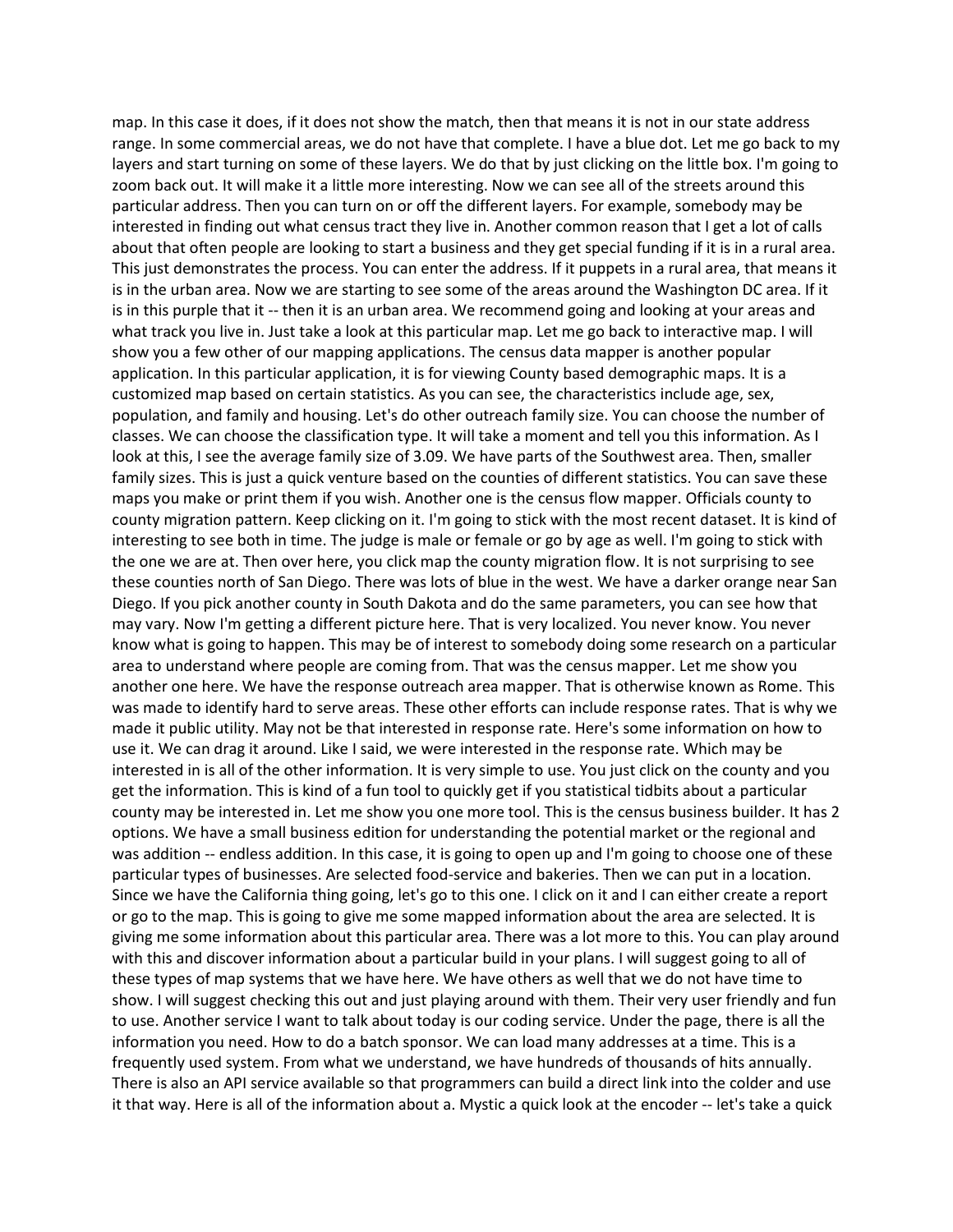look at the encoder. It is a very simple looking tool. You can find a location using either one line or an address on the separate line. You can also find geography. I'm going to do a little sample today to find geography. We're going to go back to the 1600 and 70. That is in Washington. I'm just going to leave the default here and click find. We know this particular one already has a match. It gives me the county and the county code. The gizmo the census tract as well. That is a live demo for you. It will also return the census block and state. You can get more data on a single address option by simply going to the end of the URL. And you can hit return again. You are going to get other types of geography as well. It is going to give me other type of geography such as the statistical area. There is other information in that process as well. You can scroll down and see much more information there. That will show in the in the return. Is very well used. Is one of the truly available encoders out there. The final one I'm going to talk about is what is happening in our international program. And includes population estimates. Another program is the demo base. Is the pixel based population map. This is on the international program page. I'm going to scroll down and talk first about this international map. You click on the viewer. The available data includes population. You can click on any country to find the actual population number with the percent of those different characteristics. And maybe running a little slow. Let me go back to my presentation. Let me go through all of the pages that I built here. In this case, I click next to the growth rate. You can see the areas in dark green or a higher growth rate. The areas in letter green or a lower area. The lowest are in this purple and dark purple. If you click on the country, you can get the actual percentage of the growth rates. You can click on it and take a look at these different countries. Now to the international programs. I will show you the population areas. This is the population mapping from the demo. In this particular example, we have the larger map of it. Down from that to the latter areas. You can take a look at the map for the international program. Will give you more information about the work they're doing around the world. That is all that I have for you today about geography at the Census Bureau. There was much more work being done at the Census Bureau and more information. I suggest going to our website and checking out what other maps we have available. You can look at those other interactive maps as well as going to our international section and taking a look at the various maps and other programs they have going on there. At this point, I will entertain any questions you may have. >> Thank you Artemis. Very educational. I learned quite a bit. Any questions for Artemis. Please put them in the chat box. I had a couple of questions myself. The congressional district information, is that right up to the minute? I believe there was some recent maybe in Pennsylvania some changes. I do not know how current that information is.

>> We do have the most recent information. We have updated our maps recently. We also have maps on our sites from previous years as well. In the program that I showed you, we have the current congressional districts there. Let me just show you quickly. Let me go back to the website. Let me go back to geography and maps and data. On the left inside, we have our twisted maps. Let's go to our reference maps. We have the national map which I showed you in the presentation. We have the maps by states. We just go to Pennsylvania. Since you mentioned that one. We have the state map in the various district. It will pop up and load and you will be able to see that it is the most current boundary. >> I know we asked them to put that on the congressional district. I know the line can sometimes cross through campus and go anywhere.

>> In that, yes. You can do that just like I did earlier. You can put on the legislative areas. Let me get rid of a couple here. We have the state legislative districts. I am just going to leave it as a congressional district. You will see the outlines of the congressional district. Those of the congressional district. The outlines are the district boundaries. You can see which boundaries has fallen. There were certain elements that do not sure when your father out because you're not able to see them. I think we have a slow connection so it is still loading. You normally see the whole boundary. I apologize for that. Either interactivity's historical census data?